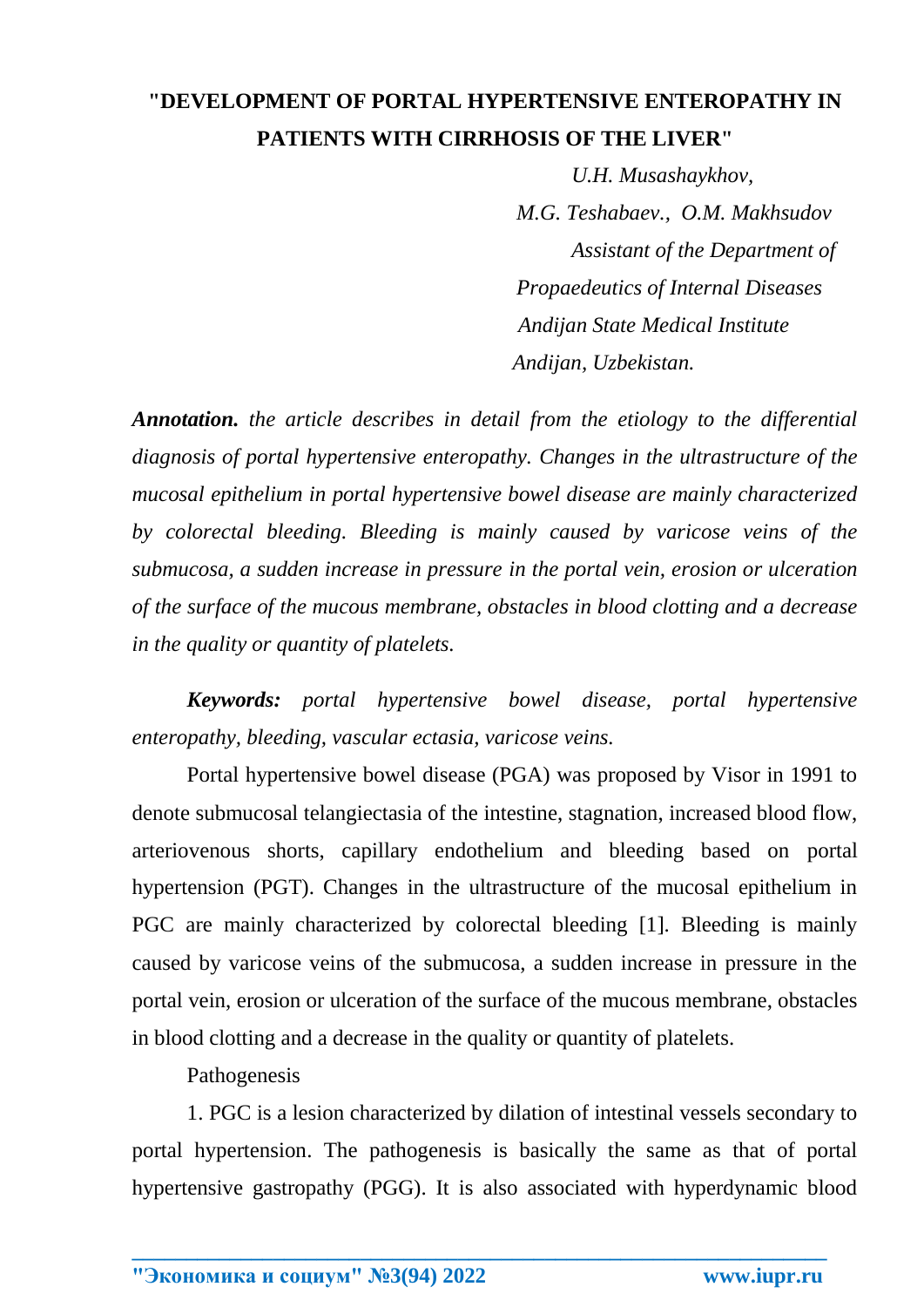circulation of the portal vein. Measurement of the gradient of venous pressure in the liver (HVPG) showed that cirrhosis of the liver with PHC was significantly higher than in patients without PHC. Cirrhosis of the liver and portal hypertension not only increases blood flow in the stomach by 1 time, but also increases blood flow in esophagus, small intestine and colon. Shanmen, who underwent the laser Doppler method, found that in addition to the cecum, the blood flow from the rectum to the mucous membrane of the ascending colon was significantly increased with PHC, and the change in the blood flow of the mucous membrane was followed by severe PHC [2]. Tezuka et al . organ reflection spectroscopy was used to measure the rectal mucosa in patients with cirrhotic portal hypertension and found that the blood flow of the mucosa increased, indicating that the highpower cycle prevailing in portal hypertension is involved in the occurrence of PGC. It was reported that the width of the inner diameter of the portal vein is proportional to the vascular malformation of the colon. Damage to the colon mucosa is more evident in patients with a history of bleeding and colon viscosity in chronic portal hypertension [3]. The membrane, submucosal arterioles expand, and blood flow in the colon increases, that is, "splanchnic hyperemia" occurs, which increases blood flow in the portal vein and is one of the mechanisms for maintaining chronic high portal pressure.

Observation of certain vasodilating substances in patients with portal hypertension, such as nitric oxide, glucagon, prostaglandins, vasoactive peptides of the intestine, peptides of calcitonin-related genes, adenosine and carbon monoxide, may increase with synthesis, decreasing inactivation associated with factors such as portal shunt. In addition, peripheral arterial vasoconstrictor decreases in patients with portal hypertension. It is known that a vasoconstrictor, such as norepinephrine, is higher than normal in portal hypertension, but the visceral blood vessels are dilated [4]. The main one, representing a high-power cycle, is associated with an increase in the mass of endogenous vasodilators of the patient, which leads to the expansion of peripheral arteries, which, in turn, leads to a highpower cycle.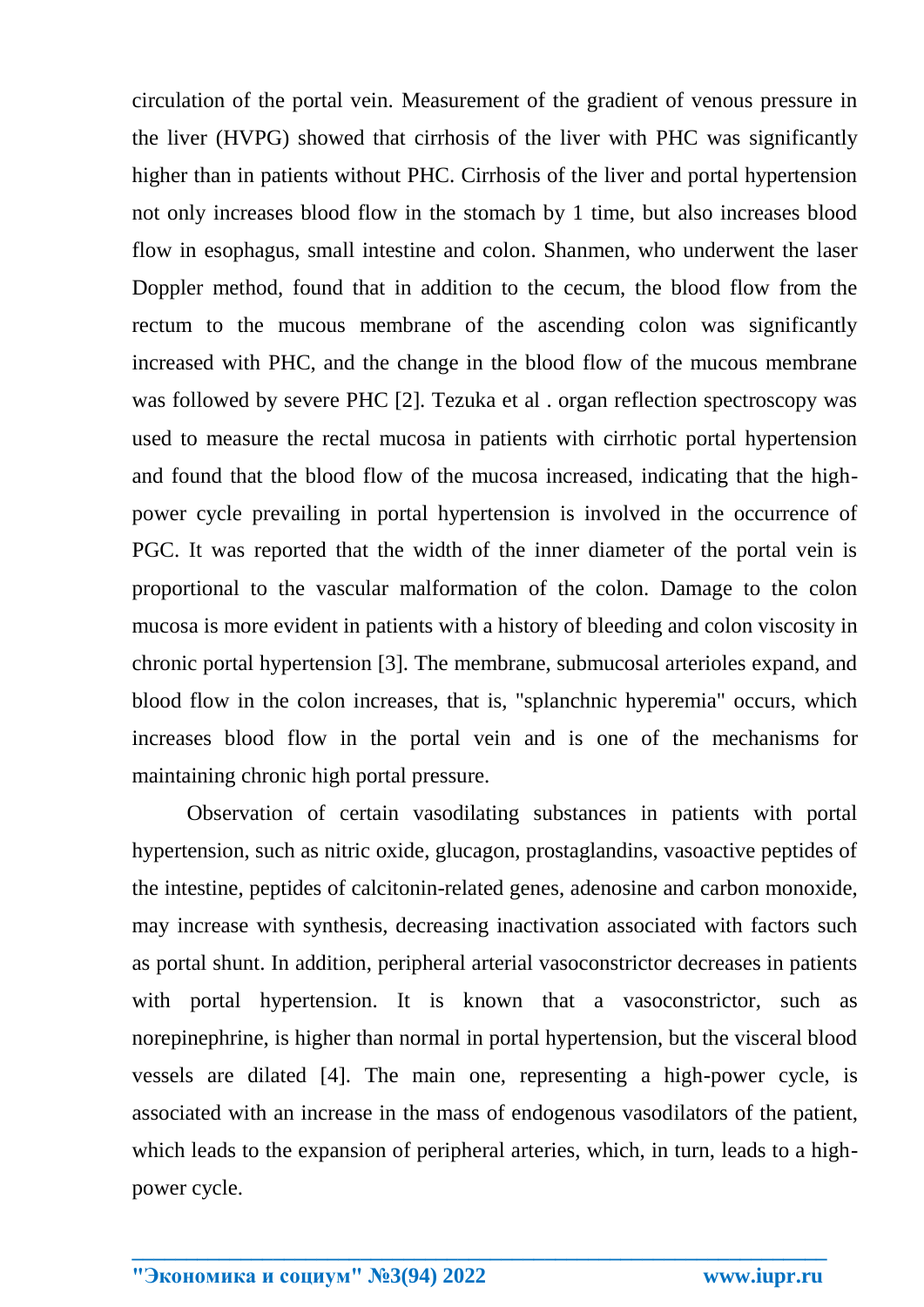It is believed that nitric oxide is a key mediator of vasodilation, powerful blood circulation and PHC in many mediators. Nitric oxide is an inhibitory neurotransmitter, which mediates vasoactive expansion of the mucous membrane and microcirculation disorders in the mucous membrane.

Pathogenesis of PHC, experimental observation of portal hypertension, increased levels of nitric oxide synthase in the gastrointestinal tract, nitric oxide acts on the smooth muscles of the vessels, causing the expansion of blood vessels, nitric oxide also suppresses the function of the smooth muscles of the gastrointestinal tract, causing obstructive constipation, intestinal motor dysfunction is involved in the occurrence of PHC. In addition, glucagon plays an important role in the occurrence of high-intensity circulation of portal hypertension. Glucagon can expand the intestinal vascular network and direct the intestinal blood vessels to the noradrenal gland [5]. The reactivity of vasopressor vasoconstrictor decreases, which ultimately leads to stagnation in internal organs, vasodilation, increased vascular permeability, plasma extravasation, extensive swelling of the gastrointestinal mucosa, vascular distortion, liver dysfunction and shunting. 2. Dilation of the intestinal mucosa and submucosal vessels and thickening of mucosal edema is a characteristic histological manifestation of PGC. Under a light microscope, swelling of the colon mucosa, congestion, massive telangiectasia may be associated. The mucosal tissue is slightly inflamed, a small number of lymphocytes of the intestinal mucosa proliferate, weak lymphocytes and plasma cells infiltrate the mucous membrane of the mucous membrane; epithelial cells of the mucous membrane are separated from necrosis, forming erosions and bleeding; in some cases, swelling and degeneration of neurons were observed in the submucosal or intermuscular plexus. Ultrastructural changes of capillary endothelium and mucosal epithelial cells were observed under an electron microscope.

Exam.

1. Violation of the mechanism of blood clotting, a decrease in the quality or quantity of platelets.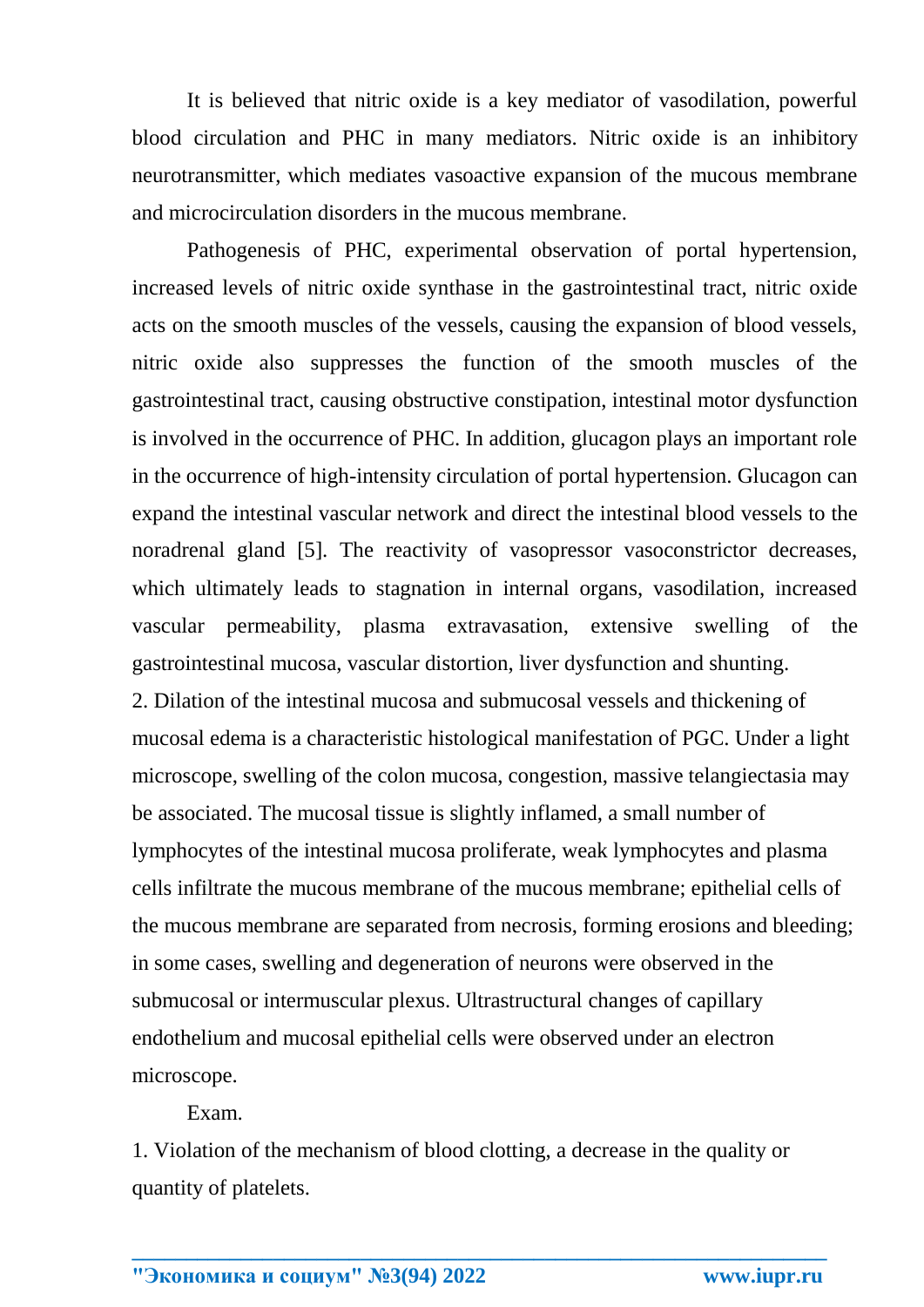2. Prolonged chronic bleeding - erythrocytes andhemoglobin may decrease.

3. Fecal latent blood is positive.

4. Colonoscopy

1- Vascular ectasia: a characteristic change in the PHC, which is characterized by a spider-like, spiral-shaped, convex or flat red lesion of the intestinal mucosa with a frequency of 28.6% to 93%. Mucosal biopsy showed telangiectasia and mucosal atrophy [6].

2- Varicose veins: It can be seen that the thickened veins of the colon mucosa are significantly thickened. In severe cases, cysts can be enlarged, and the frequency ranges from 16% to 45.7%. In some special cases, extremely dilated varicose veins of the rectum may be colonized. The mirror is misdiagnosed as a colon tumor, and a biopsy can cause severe bleeding.

3- Others: Blood vessels of the intestinal mucosa can also be seen in a curved shape, frontal spherical shape, distorted snakes and other irregular shapes, as well as submucosal hemorrhages, such as diffuse or isolated red spots or erythema [7]. 5. Endoscopic ultrasound (EUS) is usually administered through the anus. It can also be used to detect varicose veins around the rectum and rectum. Varicose veins on the ultrasound image shows a cystic anechoic dark area and varicose veins of the rectum are detected. The positive indicator is higher than that of the endoscope.

Differential diagnosis.

1. Isolated dilation of small blood vessels is the cause of bleeding from the lower gastrointestinal tract, more common in elderly patients, mainly limited to the right colon, the total number is small, limited to a few.

2. Hereditary telangiectasia occurs in the jejunum, but also in the colon.

3. Henoch-Schenlein purpura is more common in young people, and sometimes it can be observed as vasodilation.

4. Vascular dysplasia (angiodysplasia) is observed in patients with aortic stenosis, and the incidence is mainly limited to the right colon [8].